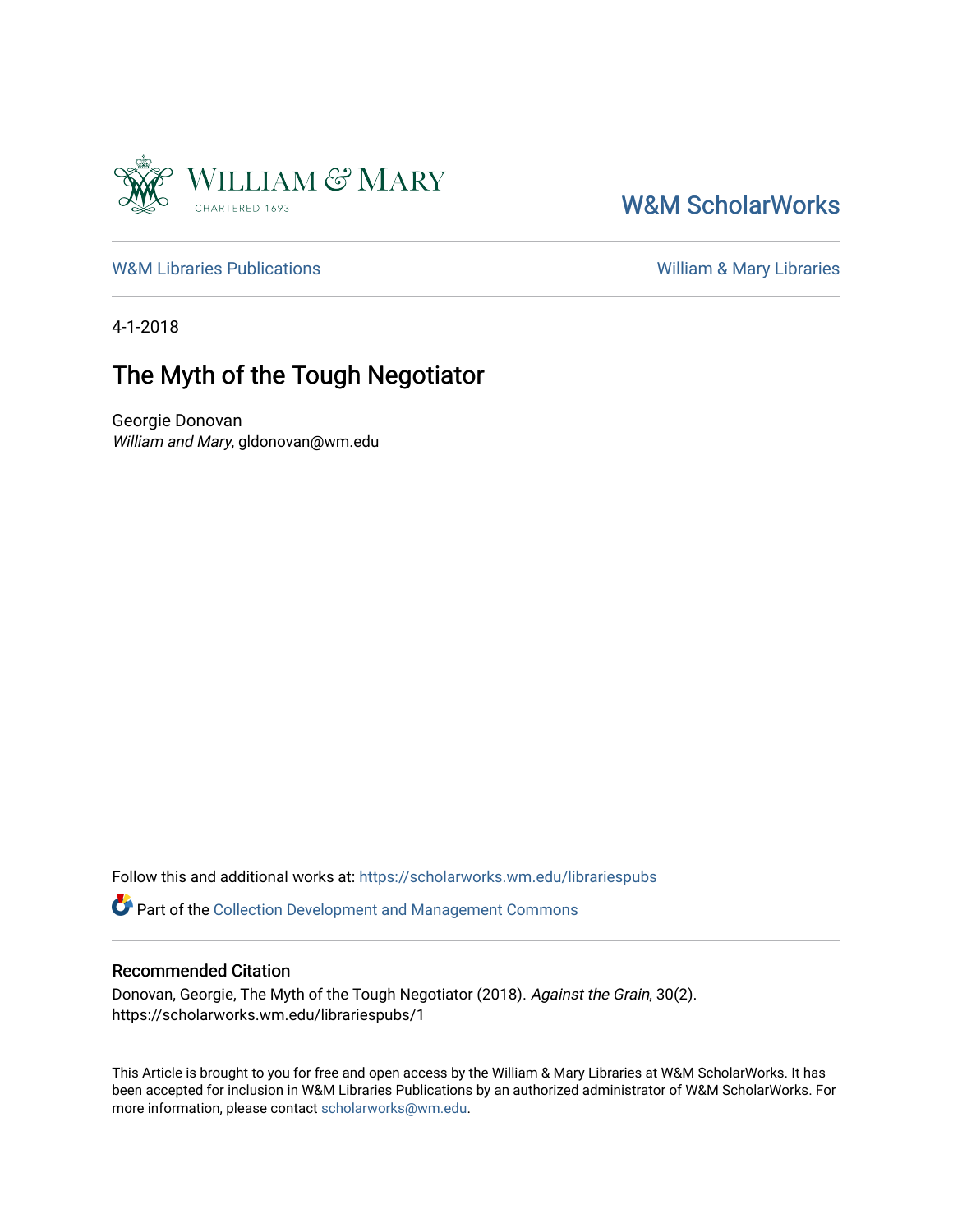# The Myth of the Tough Negotiator

by **Georgie Donovan** (Associate Dean for Collections and Content Services, William & Mary Libraries) <gldonovan@wm.edu>

ecently, I have seen more and more of a new attitude in library literature: that librarians must strive to be tougher negotiators, willing to be more adversarial and push harder at the negotiating table. My colleagues and I in the state of Virginia have been looking harder at our big deals, as seems to be the case in the entire country based on the remarkable number of webinars and articles in the past year on the same topic. We must be tougher and stronger and willing to cancel and willing to assume a winner-takes-all approach to our negotiation with what is now described more openly as the enemy: commercial publishers. One recent article I read described the necessary tone we should aspire to in negotiating with such gendered terms that by the end of the paper I was sure the author would recommend testosterone shots as the proposed solution. The gist of the argument was that our only power was in being more adversarial and willing to walk away entirely from content when the provider does not meet our demands, or perhaps *regardless* of demands, since the current conception of the big deal is so negative that it is seen as a great failure when a school returns to a big deal after having lost the moxie they summoned to cancel it in the first place.

This well-meaning advice for us to be stronger and tougher in negotiating often rubs me the wrong way. Sometimes, I bristle at the notion that heads of collections in particular are not already smart, prepared, and effective negotiators. Having worked in several state and regional consortia, I know many of my colleagues in the collections world and know what informed, clear negotiators they are and how knowledgeably they employ strategies for maximizing the content they get for every dollar spent. The current state of immeasurable resources and unsustainable inflation cannot be blamed on the weakness of our collections librarians. A great deal of knowledge about usage habits, the needs of the faculty and student community, the cataloging and technological interoperability of different products, and the wide variety of pricing, licensing, and platform models informs the negotiation conducted by collections librarians. I have yet to meet a weak or milquetoast collections negotiator, and when buttressed by experience and wisdom about the publishing world, a lack of strength is not the reason we have high prices in the e-resources world.

However, more than the critique of negotiating style, I simply disagree with the advice. I think it is hard to make the case that a tougher, more adversarial stance during negotiation leads to a better outcome. In fact, I believe that creativity, flexibility, listening, and trying to understand the vendor's goals helps lead not only to a positive long-term relationship, but to better pricing and terms.

This premise would be difficult to prove. We are aware of the fact that some libraries

have better deals than others have, but know less about all of the factors why. Pricing is often determined by Carnegie class, full-time equivalent student count (FTE), materials budget, and past spend. Other strategies can help improve prices, such as the bundling of resources (buy several things from a vendor in a single year, and the discount increases for each product), the timing of purchases, and making collective purchases when multiple

institutions buy at the same time. Yet the role of negotiation and relationship building also plays<br>a significant part. It is difficult and our institutions buy at the same time.<br>
Yet the role of negotiation and<br>
relationship building also plays<br>
a significant part. It is difficult to ascertain to what measure this negotiation affects terms and pricing. We already know that, when<br>negotiating license terms **the second of all of the second of the second of the second of the second of the second** with a vendor, sometimes simply requesting specific provisions or striking through problematic language with a fuller explanation

of why helps warrant better terms in the final contract. Why would that type of clarity, honesty, explanation, and communication not warrant better pricing as well?

The belief in our field is that a "hard negotiating stance" is what leads to better deals. **Roger Schonfeld** (2017), in his *Red Light, Green Light* issue brief, states, "The strongest negotiating position arises from being fully prepared to walk away from the negotiating table" (pg. 4). One of the most illuminating studies of cost disparities in journal bundles across state-funded universities was conducted by **Bergstrom, Courant, McAfee,** and Williams (2014). They were able to delve into the actual prices paid for journal bundles by issuing Freedom of Information Act (FOIA) requests across the country. Their research showed significantly different terms and pricing across schools for which FTE or other quantitative factors could not account. The authors conclude that the "likely key to this success was a hard bargaining stance accompanied by a credible contingency plan of action in case big deals were not achieved" (pg. 9429). Though I readily trust their data, I believe it is an unproven assumption that "hard" and "strong" are the most helpful approaches, nor do I believe that a visible readiness to end negotiations if terms are not met is the most useful tool librarians have.

I recently emailed three questions to over a dozen vendor representatives whom I know or have worked alongside previously. I asked them first whether I was relatively easy to work with as a customer/client. I wanted to make sure that I was appropriately confident about my own professional relationships before giving anyone advice about negotiation. Evidently, I am easy enough to work with, but everyone was quick to say that most of their

relationships with librarians are positive and friendly. Not being nice enough does not seem to be our problem. However, this does not automatically mean that we are being overly nice and therefore getting cheated.

My next question asked what qualities they especially appreciate in their customers. I often strive to be honest to the point of bluntness about the budget situation of the libraries and our need for specific resources. I try to

be curious and ask lots of questions. I try to praise the product and our need for it, rather than denigrating it. Playfulness is a helpful tool to both learn what is possible and to ask for what seems impossible. Many books and articles have informed my negotiation style, including *Getting More: How to Negotiate to Achieve Your Goals in the Real World; Getting to Yes: Negotiating* 

*an Agreement Without Giving In;* and *Crucial Conversations: Tools for Talking When Stakes Are High .* Somewhere in the mix are lessons learned from watching my dad who never pays full price for anything and **Julia Sugarbaker**  on *Designing Women* whose southern style was funny and honest concurrently.

These qualities were not always exactly what most of my sales colleagues cited as their favorite foundational attributes among their customers. Though everyone was quick to point out that they enjoy working with all types of people, I prodded them to learn what they most appreciate.

> • Honesty came up time and time again. If the library has no intention of purchasing a service or resource, being forthcoming is always best. "I don 't want someone to pretend to be interested in something because they don't want to hurt my feelings" stated one rep. Equally important is telling the vendor when something is  $\theta$  great  $\theta$  even if that great service is from a different vendor. One of my vendor friends was surprised during a recent merger that many of her contacts and clients had been using a competitor's services so extensively; why had the customer split their purchasing over similar vendors when they could have advocated for better or different services from one or the other? One tenet I have found true is that the more information that the representative has about my budget situation, deadlines, interest, and needs, the more armed they are to go to bat for me with their vice presidents and directors of sales. The

> > *continued on page 23*